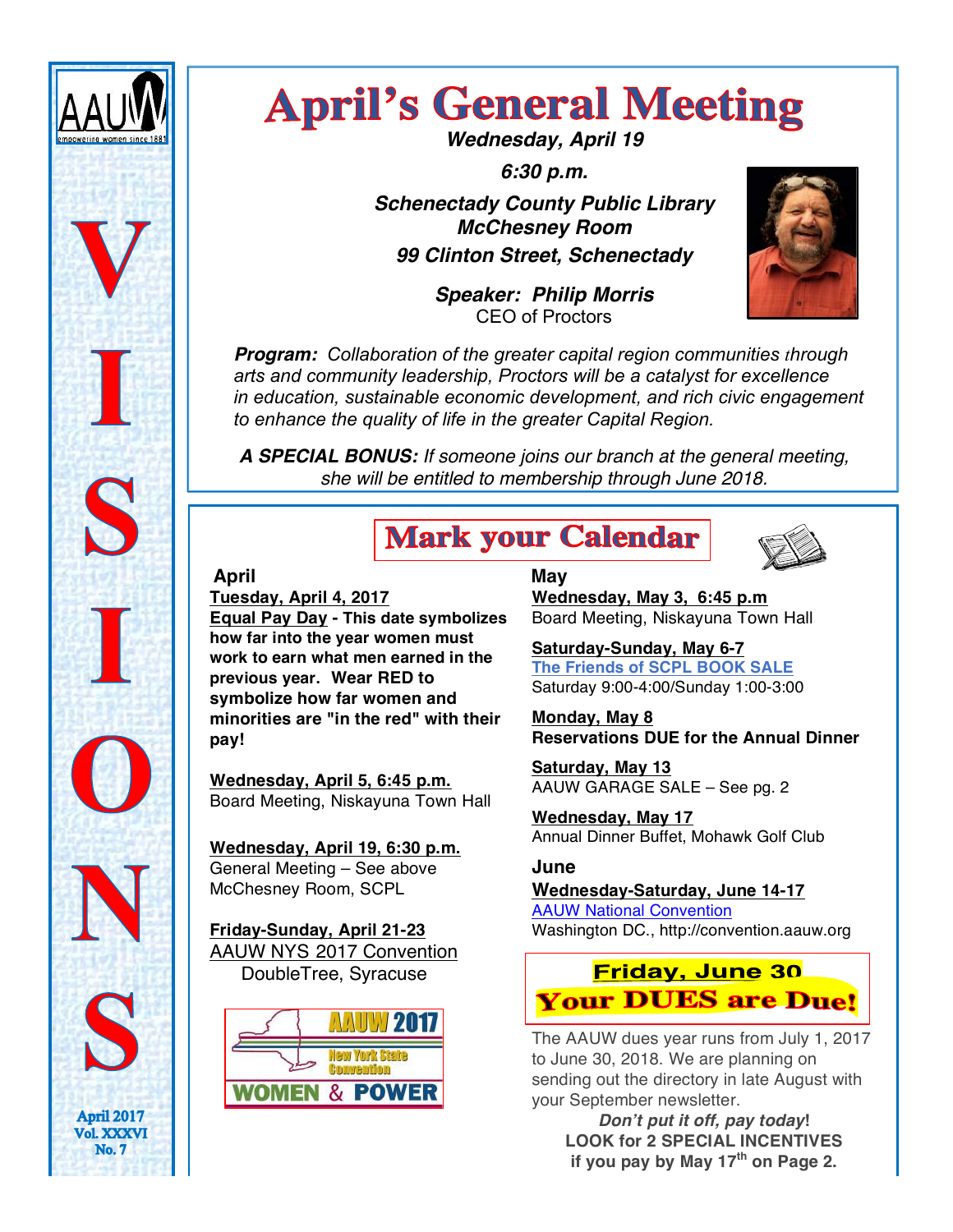# **President's Message**

Two Messages: This is my second to the last column as President of our wonderful AAUW Chapter. When I moved to Schenectady 3 1/2 years ago, I never thought that I would be president of this branch. I joined, as a newcomer, looking for sisterhood and a continuation of my happy relationship with AAUW, as I had experienced it with the Poughkeepsie Chapter.

So I am going to use this opportunity to share the story of another Poughkeepsie woman with you: Jane Matilda Bolin. She was born in 1908 of an African-American father and an Irish Protestant immigrant mother .... and she went on to attend Wellesley and then Yale Law School. She might have preferred to attend Vassar College in Poughkeepsie but Vassar did not yet admit "colored" women!

In 1932 Jane Matilda Bolin left Poughkeepsie for New York City where she began her law career. She became the nation's first black, female African-American judge a few years later. So she had ties to both my birthplace (NYC) and my city of residence for almost half a century (Poughkeepsie).

There are two messages here. First, even in our eighth decade, we can adapt and grow. I know that I am now a true Schenectadian! I have come to love my new home, rejoice in my new friendships, and appreciate the many fine organizations which make Schenectady such a vital city. Second, I have come to appreciate the role which women play in making an organization, a city, a political action group work! Women are cooperators! Women are not ego-driven! Women are still an underutilized resource! And AAUW is working to CHANGE THAT! SO - when I step down as your President on June 30th, I will continue to work as a member of our organization, as a citizen of my new city, and as a woman hoping to increase the numbers of women in government. I sincerely urge you all to do the same. Our cause is just, our contributions are necessary, and our representation in the public arena needs to be increased.

~ *Eleanor Aronstein*

# **Membership Renew Early and Save \$\$**

The fiscal calendar for AAUW runs July 1, 2017 - June 30, 2018. Therefore, **your membership dues are due June 30**. Our new directory editor will be working on the directory in July so that we'll be able to mail your directory at the end of August with your September newsletter. To be included in the directory and save us from calling to remind you to pay your dues, please pay your dues on time!

To encourage you to pay your dues on time, we're offering **two special incentives**. If you pay by Wednesday, May 17, you will be able to take \$3 off your local dues as well as becoming eligible for one of two free National memberships worth \$49 each to be drawn at our Annual Spring Dinner! Thanks to AAUW National's "Shape the Future" membership campaign, our branch qualifies for 2 free National memberships for getting 5 new members. (You don't have to be present to be a winner.)

#### *This year we're asking that you make every effort to meet this date.*

Thanking you for your membership and support, ~ *Jackie Mendini and Shellie van der Zee*

# **Welcome to AAUW!**

**Dorothy Gray** 1 Glen Eddy Drive, Apt. 108 Niskayuna, NY 12309 petervgray@aol.com., 859-4420



We are planning a Spring Garage and Perennial sale at Maxine Borom's house, on Sat., May  $13<sup>th</sup>$ . We will selling plants at this sale since we won't be participating in Niska-Day this year.



We will also be including **Professional**  Attire, for both women and men's shoes, ties, belts, scarfs and hangers will be accepted.

This is a wonderful opportunity to declutter your home as well as share some of your perennials to support our AAUW programs.

Arrangements can be made with Maxine (370- 2662) to drop off items at her house for the sale after April 15<sup>th</sup>.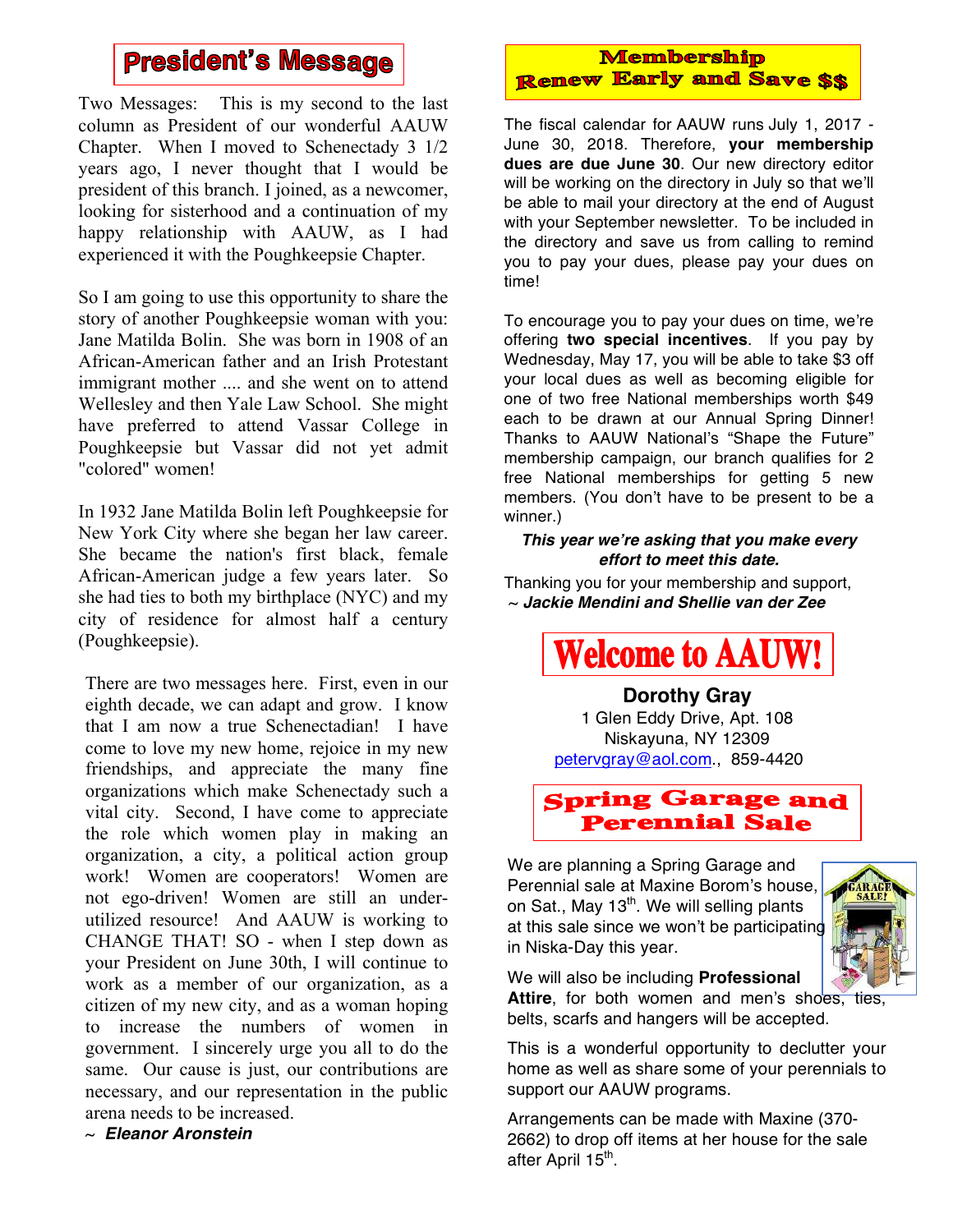# **AAUW** and Public Policy

In the AAUW OUTLOOK, the organization outlines their 12 point steps to working with the Trump administration. These steps are:

1) continue to fight for the principles of the organization

- 2) insist that personnel determines public policy
- 3) continue to work in an non-partisan manner
- 4) rely on facts and data,
- 5) continue to fight against hatred in any form,
- 6) fight sexism in all venues

7) support the advancement of women leaders

8) insure voting rights are not violated

9) make sure that AAUW message is heard on every governmental level

10) recruit new members

11) support AAUW priorities in the local community

12) remember that the more things change they remain the same

Lisa Maatz, vice president of government relations and advocacy, stated "AAUW's values are nonnegotiable. We believe in fairness and equality, inclusivity and opportunity. We believe that bias and discrimination of any kind are unacceptable in our national dialogue and that our government must represent all of us".

It is important that if we have concerns regarding issues affecting the priorities of AAUW, we need to call our representatives to voice our concerns. *~ Linda Rizzo*

# **May Annual Buffet Dinner**



 Wednesday, May 17 Mohawk Golf Club 6:00 p.m. Cost: \$32

# **Send your check to Ellen by May 8th.**

Ellen Auerbach 848 Beech Drive Niskayuna, NY 12309

**Program:** Year-in-Review Special Member Recognition Installation of Officers

If you have a dietary need, contact Ellen to arrange for a special meal.







Kim has been a member of our branch for 2 years. After attending both the AAUW-NYS Convention last spring and the Summer Leadership conference, Kim decided she wanted to become more involved and accepted the position of AAUW-NYS Bylaws Chair! Congratulations Kim!

# **A New Look to Our Newsletter**

If you get your newsletter online, not only do you get it color, but if you click on the hyperlinks within the text, it will take you directly to the specific website.

If you would like to check out the online version, contact me at rjeddy321@gmail.com

*~ Robin Eddy*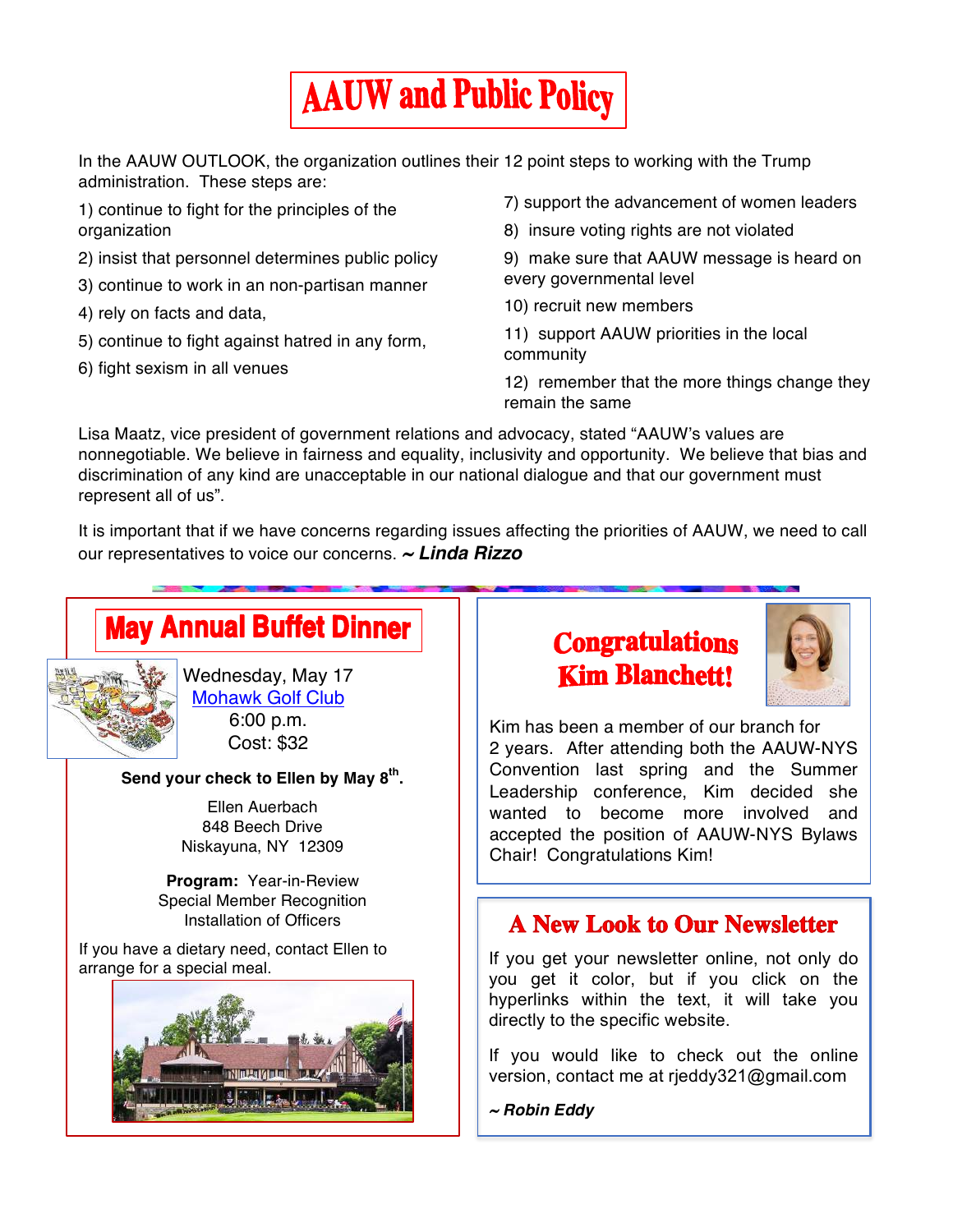# **AAUW-Schenectady 2017-2018 Proposed Officers and Committee Chairs**

Robin Eddy and Bobbi Richardson, chairs of the Nominating Committee, are pleased to present the following slate of officers and committee chairs for 2017-2018. They were endorsed by our AAUW-Schenectady board in March and will be voted on at our May dinner.

#### **Co-Presidents**

Robin Eddy Bobbi Richardson

**Program Coordinator** Faith Weldon Carol Reynolds

**Treasurer** - Geri Mulligan

**Secretary** - Ellen Auerbach

**Public Policy VP** Linda Rizzo

# **Membership VPs**

Jackie Mendini Shellie van der Zee

#### **AAUW Funds** Miriam Cajuste Maxine Borom

**Legal Advocacy Fund Newsletter** 

Eleanor Aronstein

**Study and Interest Groups** Arlene Maranville

**Bylaws** - Robin Eddy

**Directory** – Julie Panke

**Circulation** – Pat Terry

# **Communications/Visibility**

Publicity - Gail Karl Website – Robin Eddy Public Relations and Social Media – Christine Zinzow Facebook Account – Kim Blanchett

# Bobbi Richardson Robin Eddy

**Nominating Committee**

Eleanor Aronstein Carol Reynolds Gail Karl Arlene Maranville Maxine Borom

**Sunshine** – Karen Huggins

**December Luncheon** Barbara Aldi Gerri Pinkerton

**Kids Art Festival** Gail Karl Bobbi Richardson

If you can help with any of these positions, please contact Bobbi or Robin: **May Dinner, Garage Sale, International Affairs.**



Subha Tasnim (our 2017 recipient) Subhan Subha Tasnim SubhaTasnim Assemblywoman Mary Beth Walsh Anna Agnes (our 2016 recipient) Langie Cadesca (our 2016 recipient)





On Sunday March 5, 2017, Robin Eddy and I attended the Elect Her conference at UAlbany. The discussions surrounded the importance of young women running for office, and how to get started.

Robin and I also had the pleasure of meeting and talking with this year's National Conference for College Women Student Leaders (NCCWSL) scholarship winner Subha Tasnim. She is an intelligent and articulate sophomore at UAlbany, who made a point of thanking us both, and by extension our AAUW branch, for the opportunity the scholarship will provide her. Subha is looking forward to attending this year's National Conference of College Women Student Leaders.

Also speaking at the conference at SUNY was Assembly woman Mary Beth Walsh. She related to the attendees her experience running for office while being a practicing attorney and mother of six. She gave generously of her time and extended herself to any of the women who might seek her out as a mentor.

This was the third year SUNY Albany has had the Elect Her Training. *~ Geri Mulligan*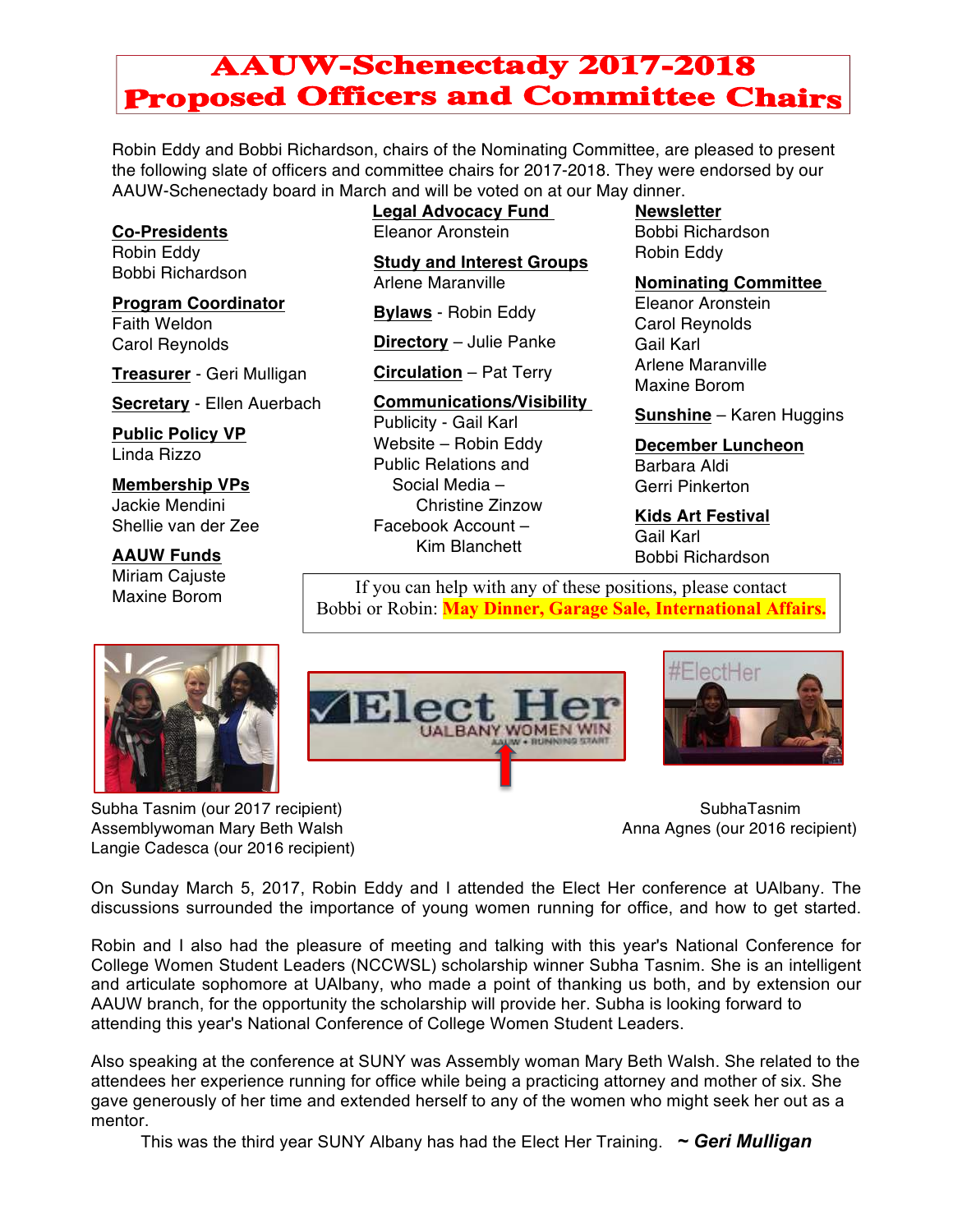# *Study and Interest Group Meetings for April, 2017*

If you're interested in attending a meeting, contact the leader.

# **Book Chat**

Leader: Ellie Rowland (250-4302) **Tues. April 18, 2017, 7:00 p.m.** Born a Crime, by Trevor Noah Hostess: Maxine Borom Location: 2171 Fox Hollow Rd.

**Book Exchange 1** Leader: Marguerite Pileggi (280-5623) No regular meetings

**Book Exchange 2** Leader Ellie Rowland (250-4302) No regular meetings

# **Couples Gourmet**

Leaders: Faith Weldon ( 393-0048) Pat Terry (372-8431) **April 7, 2017, 7 p.m.** Theme: Gran Cocina Latina Co-Hostesses: Joanne Chambers Gail Puckett

**Diverse Topics** Leaders: Barbara Aldi (372-4802) Gerri Pinkerton (346-4560) **April 17, 2017, 1:30 pm Program : Mind games with Eleanore**  Hostess : Robin Eddy 1222 Hempstead Road Co-hostess: Eleanor Aronstein

**Mah Jongg** Leader: Dottie Potchnik **April 10, 1:30 p.m.** Hostess: Bobbi Richardson Location: 1417 Fox Hollow Road

**April 24,1:30 p.m.** Hostess: Arlene Maranville Location: 1 Maywood Drive

# **Quote of the Month**

 "I always feel the movement is a sort of mosaic.

 Each of us puts in one little stone, and then you get a great mosaic at the end."

 *Alice Paul*



Alice **Paul** was an American suffragist and women's rights activist. She was one of the main leaders and strategists of the 1910s campaign for the 19th Amendment to the U.S. Constitution which prohibits sex discrimination in the right to vote.

**Modern Literature** Leaders: Joan Bergin (399-1861) Mary Delory(393-6811) **April 10, 2017, 7:00 p.m.**  The Secret Chord by Geraldine Brooks Reviewer: Grace Riccobono Hostess: Toni Walsh Location:113 Alexander Avenue Co-Hostess: Arlene Maranville

### **Quilting**

Leader: Marguerite Pileggi (280-5623) **April 25, 2017, 1:00 p.m. Program: Tie-In Hostess:** Marguerite Pileggi Location: 3 Robin's Nest

**Science Topics**

Leader: Nancy Walden (280-8065) **April 3, 2017, 7:30 p.m.** Hostess: Ellie Rowland Location: 1 Glen Eddy Drive, Niskayuna **Program: Mini Topics**

Maxine Borom and Nancy Walden

**Varied Interests**

Leaders: Reba Mehan (374-7886) Carol Reynolds (377-3856) **April 13, 2017, 12:30 Program: Harry and Joan Thornhill Our stay in Ghana** Hostess: Carol Reynolds

609 Engleman Avenue Co-Hostess: Toni Walsh

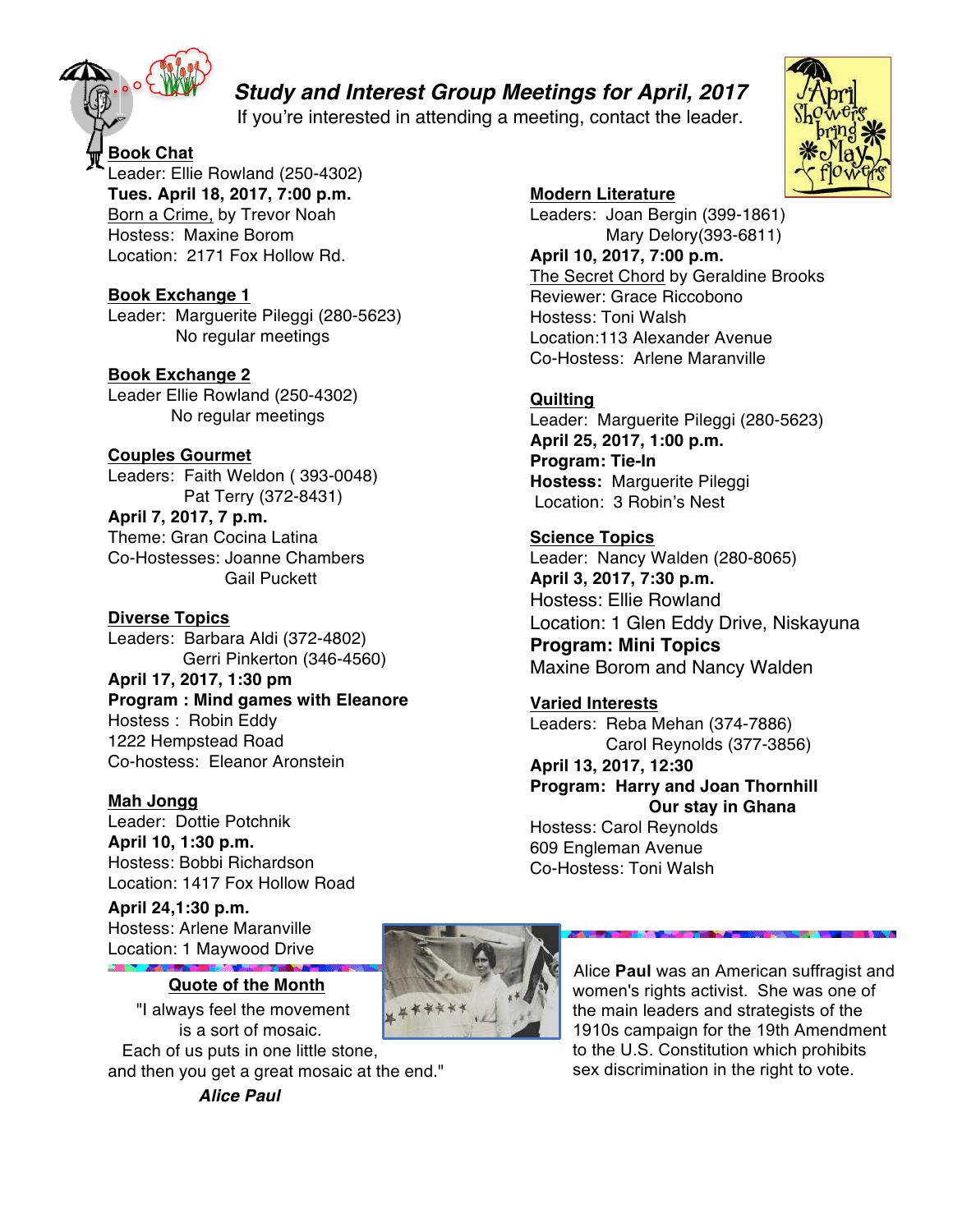**American Association of University Women AAUW Schenectady Branch Membership Renewal**

*July* 1, 2017 - *June* 30, 2018



# *(Please Print and Circle changes that needs to be adjusted in the directory)*

| Phone (home) $\frac{1}{(Any \ change \ that \ occur \ in \ the \ future, please \ let \ us \ know \ promptly - for \ the \ new \ select \ and \ next \ year's \ directory.)}$                        |                                                 |               |                                                                                                         |  |
|------------------------------------------------------------------------------------------------------------------------------------------------------------------------------------------------------|-------------------------------------------------|---------------|---------------------------------------------------------------------------------------------------------|--|
| Check appropriate category:                                                                                                                                                                          |                                                 |               | <b>SPECIAL INCENTIVE #1</b><br>If you pay your dues<br>by May $17^{th}$ pay only:                       |  |
| $\frac{\text{A}}{\text{A}}$ AAUW (\$49) + NYS (\$13) + Branch Member (\$16)                                                                                                                          |                                                 | \$78.00       | \$75                                                                                                    |  |
| Paid Life Member Renewal (NYS + Branch)                                                                                                                                                              |                                                 | \$29.00       | \$26                                                                                                    |  |
| National Life Membership + NYS + Branch $$980 + $29 = $1,009.00$<br>(In subsequent years you will only have to pay only Branch and Local dues)                                                       |                                                 |               | \$1,006                                                                                                 |  |
| Dual Branch Member in NYS                                                                                                                                                                            |                                                 | \$16.00       | \$13                                                                                                    |  |
| Dual Branch Member living out of NYS                                                                                                                                                                 |                                                 | \$29.00       | \$26                                                                                                    |  |
| *Honorary Life Member (50-year member)                                                                                                                                                               |                                                 | $\frac{1}{2}$ |                                                                                                         |  |
| *Honorary Life Members should return this form to keep your info. up-to-date in the directory.                                                                                                       |                                                 |               |                                                                                                         |  |
| I prefer to receive VISIONS  in color via email attachment / mailed (Black and white copy)                                                                                                           |                                                 |               |                                                                                                         |  |
| Months you'll be away.                                                                                                                                                                               |                                                 |               | If you spend part of the year out of town and wish to receive your mailed newsletters during that time, |  |
|                                                                                                                                                                                                      | I prefer VISIONS to be e-mailed while I'm away. |               |                                                                                                         |  |
| Mail your dues check payable to <b>AAUW</b> Schenectady Branch:<br><b>Jackie Mendini</b>                                                                                                             |                                                 |               | <b>SPECIAL INCENTIVE #2</b>                                                                             |  |
|                                                                                                                                                                                                      |                                                 |               | If you pay before our annual                                                                            |  |
| <b>AAUW Schenectady Branch</b>                                                                                                                                                                       |                                                 |               | dinner, you will be eligible for 1 of                                                                   |  |
| <b>5 Durham Court</b>                                                                                                                                                                                |                                                 |               | 2 free National memberships worth                                                                       |  |
| Niskayuna, NY 12309                                                                                                                                                                                  |                                                 |               | \$49. The drawing will take place                                                                       |  |
|                                                                                                                                                                                                      |                                                 |               | at the dinner. You don't have to be<br>at the dinner to be a winner.                                    |  |
| Questions? Contact Jackie at jamendini@yahoo.com or 869-3816                                                                                                                                         |                                                 |               |                                                                                                         |  |
| <b>OPTIONAL DONATION:</b> In addition to my membership check, I am including another check(s) with<br>my donation(s) to further AAUW's work. See page 8 in your directory for descriptions of funds. |                                                 |               |                                                                                                         |  |
| <b>AAUW</b> Funds                                                                                                                                                                                    | ______ Public Policy Fund                       |               | Eleanor Roosevelt Fund                                                                                  |  |
| <b>Educational Opportunities Fund</b>                                                                                                                                                                | <b>Evvie Currie Giving Circle</b>               |               | <b>Schenectady Branch</b><br>Scholarships or programs to help<br>support young women                    |  |
| Legal Action Fund                                                                                                                                                                                    | Leadership Programs Fund                        |               |                                                                                                         |  |
|                                                                                                                                                                                                      |                                                 |               |                                                                                                         |  |
|                                                                                                                                                                                                      |                                                 |               |                                                                                                         |  |
| Suggestions for program topics or speakers that would be good for a general meeting:                                                                                                                 |                                                 |               |                                                                                                         |  |

 $\mathcal{L}_\mathcal{L} = \mathcal{L}_\mathcal{L} = \mathcal{L}_\mathcal{L} = \mathcal{L}_\mathcal{L} = \mathcal{L}_\mathcal{L} = \mathcal{L}_\mathcal{L} = \mathcal{L}_\mathcal{L} = \mathcal{L}_\mathcal{L} = \mathcal{L}_\mathcal{L} = \mathcal{L}_\mathcal{L} = \mathcal{L}_\mathcal{L} = \mathcal{L}_\mathcal{L} = \mathcal{L}_\mathcal{L} = \mathcal{L}_\mathcal{L} = \mathcal{L}_\mathcal{L} = \mathcal{L}_\mathcal{L} = \mathcal{L}_\mathcal{L}$ 

Suggestions for fundraising projects/events: \_\_\_\_\_\_\_\_\_\_\_\_\_\_\_\_\_\_\_\_\_\_\_\_\_\_\_\_\_\_\_\_\_\_\_